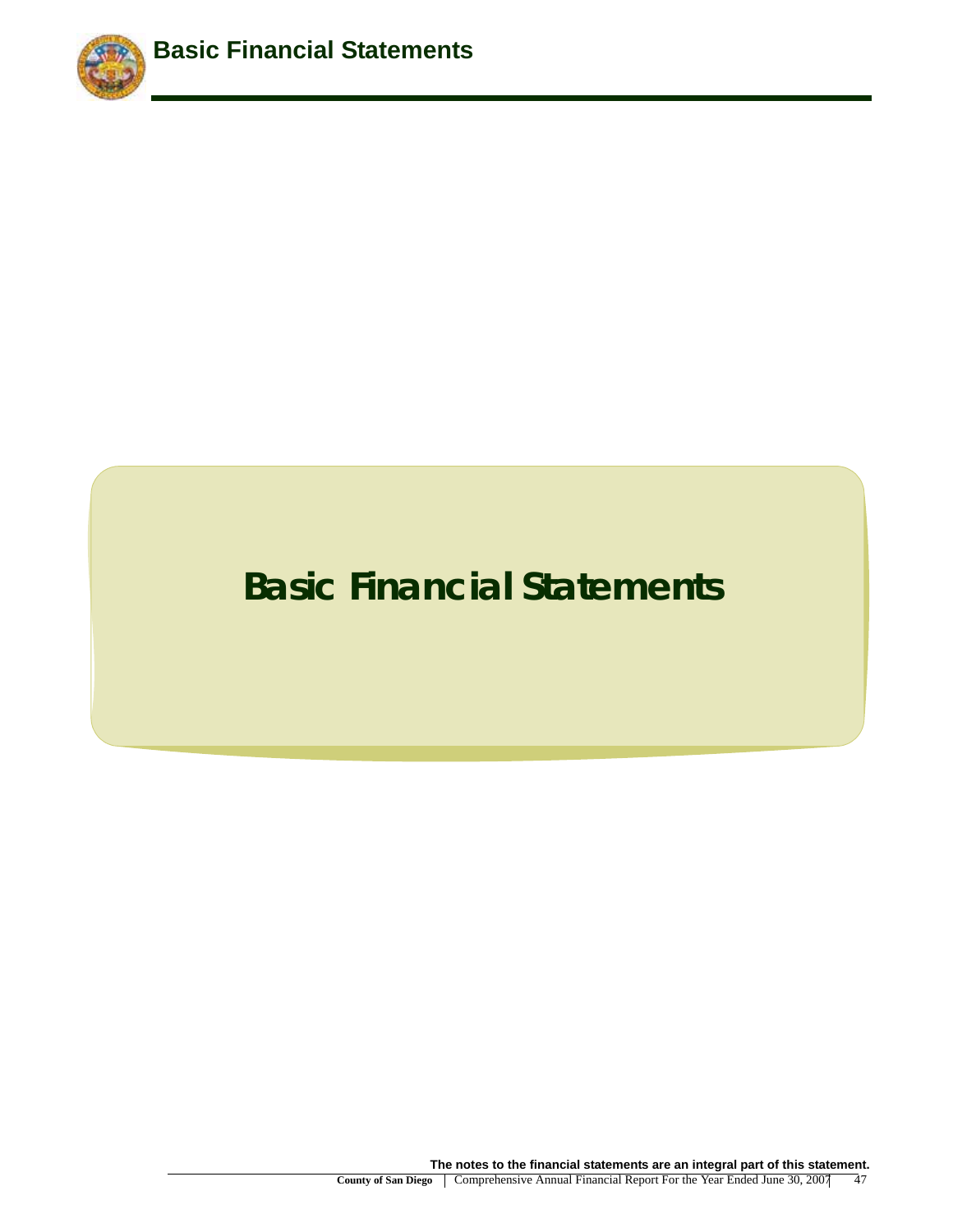

Component Unit

# **STATEMENT OF NET ASSETS**

**June 30, 2007 (In Thousands)**

|                                                           |                                   | Filindiy Government                       |              | <b>COMPONEM ONIL</b>              |
|-----------------------------------------------------------|-----------------------------------|-------------------------------------------|--------------|-----------------------------------|
|                                                           | Governmental<br><b>Activities</b> | <b>Business Type</b><br><b>Activities</b> | <b>Total</b> | <b>First 5 Commission</b><br>Fund |
| <b>ASSETS</b>                                             |                                   |                                           |              |                                   |
| Current assets:                                           |                                   |                                           |              |                                   |
| Pooled cash and investments                               | \$<br>1,442,244                   | 81,028                                    | 1,523,272    | 21,517                            |
| Cash with fiscal agents                                   | 6,054                             |                                           | 6,054        |                                   |
| Investments with fiscal agents                            | 34,816                            |                                           | 34,816       | 174,755                           |
| Receivables, net                                          | 406,247                           | 3,218                                     | 409,465      | 9,875                             |
| Property taxes receivables, net                           | 158,753                           |                                           | 158,753      |                                   |
| Internal balances                                         | (2,940)                           | 2,940                                     |              |                                   |
| Inventories                                               | 9,921                             |                                           | 9,921        |                                   |
| Deposits with others                                      | 97                                |                                           | 97           |                                   |
| Deferred charges                                          | 1,425                             |                                           | 1,425        |                                   |
| Prepaid items                                             | 6,189                             |                                           | 6,189        | 2                                 |
| Restricted assets:                                        |                                   |                                           |              |                                   |
| Cash with fiscal agents                                   | 373                               |                                           | 373          |                                   |
| Investments with fiscal agents                            | 356,258                           |                                           | 356,258      |                                   |
| Total current assets                                      | 2,419,437                         | 87,186                                    | 2,506,623    | 206,149                           |
| Noncurrent assets:                                        |                                   |                                           |              |                                   |
| Restricted assets:                                        |                                   |                                           |              |                                   |
| Investments with fiscal agents                            | 430,843                           |                                           | 430,843      |                                   |
| Investments with fiscal agents                            | 18,780                            |                                           | 18,780       |                                   |
| Deferred charges                                          | 19,750                            |                                           | 19,750       |                                   |
|                                                           |                                   |                                           |              |                                   |
| Capital assets:                                           |                                   |                                           |              |                                   |
| Land and construction in progress                         | 473,770                           | 53,826                                    | 527,596      |                                   |
| Other capital assets, net of depreciation                 | 2,281,736                         | 61,274                                    | 2,343,010    |                                   |
| Total noncurrent assets                                   | 3,224,879                         | 115,100                                   | 3,339,979    |                                   |
| Total assets                                              | 5,644,316                         | 202,286                                   | 5,846,602    | 206,149                           |
| <b>LIABILITIES</b>                                        |                                   |                                           |              |                                   |
| Current liabilities:                                      |                                   |                                           |              |                                   |
| Accounts payable                                          | 157,734                           | 1,825                                     | 159,559      | 18,402                            |
| Accrued payroll                                           | 25,815                            | 109                                       | 25,924       |                                   |
| Amount due for tax and revenue anticipation notes         | 220,000                           |                                           | 220,000      |                                   |
| <b>Accrued interest</b>                                   | 30,929                            |                                           | 30,929       |                                   |
| Unearned revenue                                          | 75,051                            | 131                                       | 75,182       |                                   |
| Current portion of long-term obligations                  | 124,727                           | 343                                       | 125,070      | 53                                |
| <b>Total current liabilities</b>                          | 634,256                           | 2,408                                     | 636,664      | 18,455                            |
| Noncurrent liabilities:                                   |                                   |                                           |              |                                   |
| Noncurrent portion of long-term obligations               | 2,260,461                         | 2,550                                     | 2,263,011    | 30                                |
| <b>Total noncurrent liabilities</b>                       | 2,260,461                         | 2,550                                     | 2,263,011    | 30                                |
| <b>Total liabilities</b>                                  | 2,894,717                         | 4,958                                     | 2,899,675    | 18,485                            |
| <b>NET ASSETS</b>                                         |                                   |                                           |              |                                   |
| Invested in capital assets, net of related debt           | 2,409,050                         | 112,549                                   | 2,521,599    |                                   |
| Restricted for:                                           |                                   |                                           |              |                                   |
| Loans receivable                                          | 47,422                            |                                           | 47,422       |                                   |
| Landfill closure costs                                    | 1,446                             |                                           | 1,446        |                                   |
| Defray administrative costs, other general reserves       | 13,517                            |                                           | 13,517       |                                   |
| Emergency medical services, various construction<br>costs | 11,530                            |                                           | 11,530       |                                   |
| Mental health                                             | 66,887                            |                                           | 66,887       |                                   |
| Social programs                                           | 4,119                             |                                           | 4,119        |                                   |
| Domestic violence and child abuse prevention              | 5,823                             |                                           | 5,823        |                                   |
| Sheriff vehicle maintenance and replacement               | 645                               |                                           | 645          |                                   |
| Fingerprinting equipment purchase and operation           | 5,986                             |                                           | 5,986        |                                   |
| Delinquency and juvenile crime prevention                 | 2,624                             |                                           | 2,624        |                                   |
| Donations                                                 | 2,024                             |                                           | 2,024        |                                   |
| Housing repairs and improvements                          | 295                               |                                           | 295          |                                   |
| Unrestricted                                              | 178,231                           | 84,779                                    | 263,010      | 187,664                           |
| Total net assets                                          | \$<br>2,749,599                   | 197,328                                   | 2,946,927    | 187,664                           |
|                                                           |                                   |                                           |              |                                   |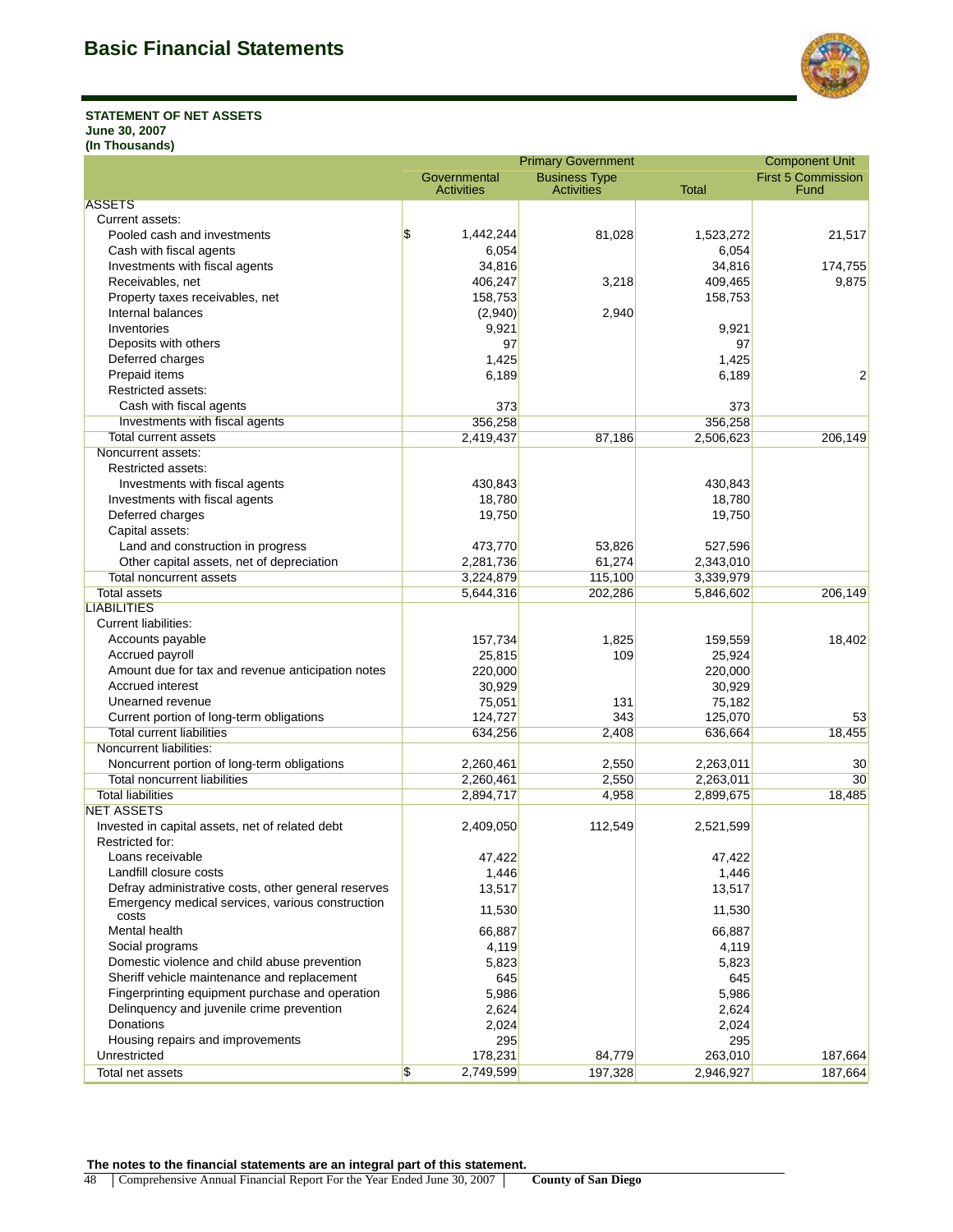

## **STATEMENT OF ACTIVITIES For the year ended June 30, 2007 (In Thousands)**

|                                   |                         |                 | <b>Program Revenues</b>        |                                    | Net (Expense) Revenue and Changes in Net Assets |                           |              |                       |
|-----------------------------------|-------------------------|-----------------|--------------------------------|------------------------------------|-------------------------------------------------|---------------------------|--------------|-----------------------|
|                                   |                         |                 |                                |                                    |                                                 | <b>Primary Government</b> |              |                       |
|                                   |                         | Charges for     | Operating<br><b>Grants and</b> | Capital<br>Grants and              | Governmental                                    | <b>Business-</b>          |              | First 5<br>Commission |
| <b>Functions/Programs</b>         | <b>Expenses</b>         | <b>Services</b> |                                | <b>Contributions Contributions</b> | <b>Activities</b>                               | type<br><b>Activities</b> | <b>Total</b> | Fund                  |
| <b>Governmental Activities:</b>   |                         |                 |                                |                                    |                                                 |                           |              |                       |
| General government                | $\mathbf{s}$<br>249,993 | 98,365          | 28,041                         | 7,559                              | (116, 028)                                      |                           | (116, 028)   |                       |
| Public protection                 | 1,079,320               | 201,332         | 224,600                        |                                    | (653, 388)                                      |                           | (653, 388)   |                       |
| Public ways and facilities        | 133,148                 | 56,219          | 36,684                         |                                    | (40, 245)                                       |                           | (40, 245)    |                       |
| Health and sanitation             | 580,384                 | 80,601          | 471,333                        |                                    | (28, 450)                                       |                           | (28, 450)    |                       |
| Public assistance                 | 1,043,454               | 8,472           | 1,059,450                      |                                    | 24,468                                          |                           | 24,468       |                       |
| Education                         | 33,223                  | 1,380           | 1,003                          |                                    | (30, 840)                                       |                           | (30, 840)    |                       |
| Recreation and cultural           | 28,469                  | 7,045           | 238                            |                                    | (21, 186)                                       |                           | (21, 186)    |                       |
| Interest expense                  | 146,997                 |                 |                                |                                    | (146, 997)                                      |                           | (146, 997)   |                       |
| Total governmental<br>activities  | 3,294,988               | 453,414         | 1,821,349                      | 7,559                              | (1,012,666)                                     |                           | (1,012,666)  |                       |
| Business-type Activities:         |                         |                 |                                |                                    |                                                 |                           |              |                       |
| Airport                           | 8,209                   | 9,367           | 8,257                          | 421                                |                                                 | 9,836                     | 9,836        |                       |
| Wastewater<br>Management          | 4,422                   | 4,662           |                                | 28                                 |                                                 | 268                       | 268          |                       |
| <b>Sanitation Districts</b>       | 15,620                  | 17,995          |                                | 15                                 |                                                 | 2,390                     | 2,390        |                       |
| Total business-type<br>activities | 28,251                  | 32,024          | 8,257                          | 464                                |                                                 | 12,494                    | 12,494       |                       |
| Total primary government          | 3,323,239               | 485,438         | 1,829,606                      | 8,023                              | (1,012,666)                                     | 12,494                    | (1,000,172)  |                       |
| <b>Component Unit:</b>            |                         |                 |                                |                                    |                                                 |                           |              |                       |
| First 5 Commission                | 51,804<br>S.            |                 | 40,805                         |                                    |                                                 |                           |              | (10, 999)             |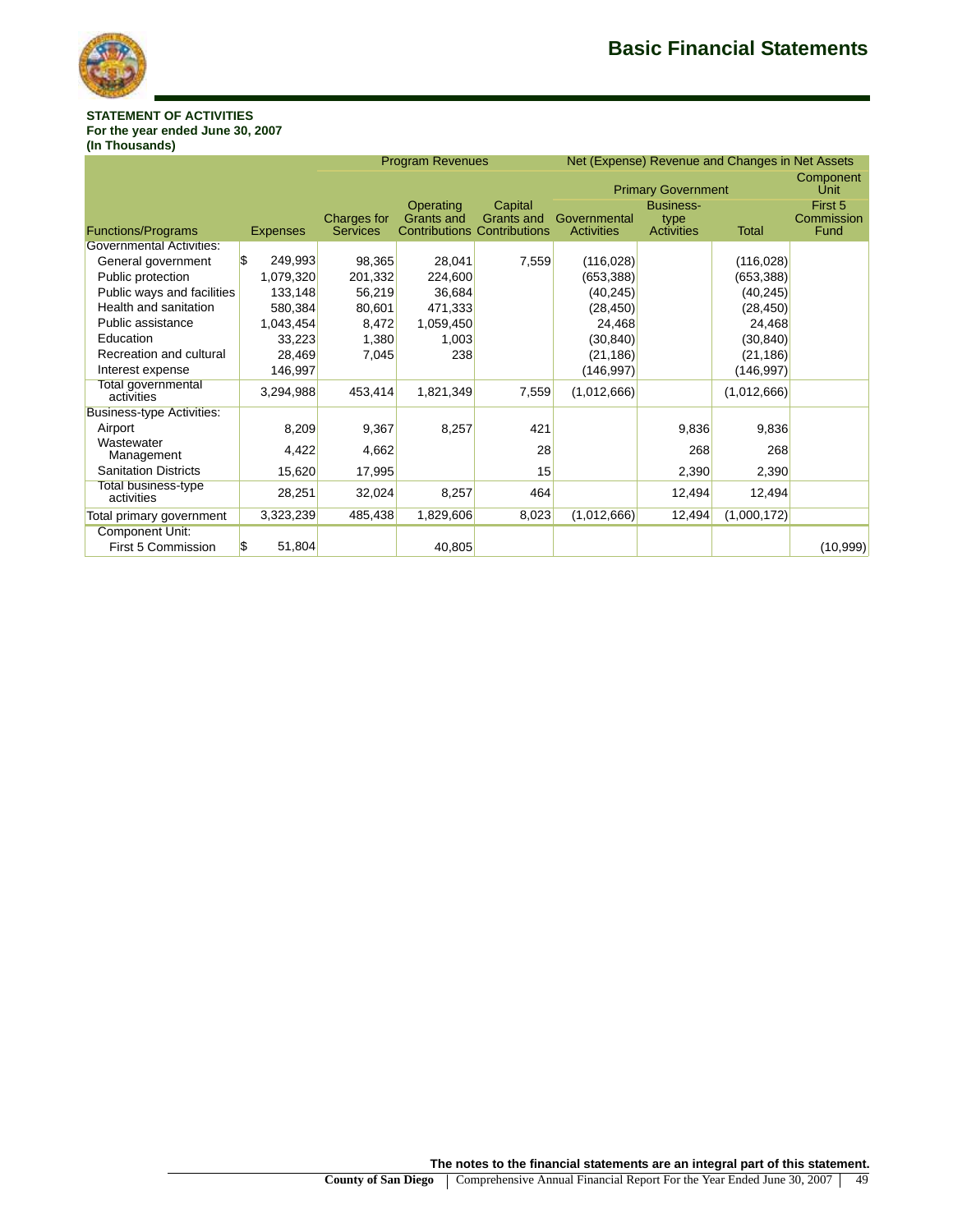

## **STATEMENT OF ACTIVITIES**

# **For the year ended June 30, 2007**

**(In Thousands)**

| (Continued)<br>Net (Expense) Revenue and Changes in Net Assets |    |                                   |                                           |              |                                          |
|----------------------------------------------------------------|----|-----------------------------------|-------------------------------------------|--------------|------------------------------------------|
|                                                                |    | <b>Primary Government</b>         | <b>Component Unit</b>                     |              |                                          |
|                                                                |    | Governmental<br><b>Activities</b> | <b>Business-type</b><br><b>Activities</b> | <b>Total</b> | <b>First 5 Commission</b><br><b>Fund</b> |
| Changes in net assets:                                         |    |                                   |                                           |              |                                          |
| Net (expense) revenue                                          |    | (1,012,666)                       | 12,494                                    | (1,000,172)  | (10, 999)                                |
| General revenues:                                              |    |                                   |                                           |              |                                          |
| Taxes:                                                         |    |                                   |                                           |              |                                          |
| Property taxes                                                 |    | 559,726                           |                                           | 559,726      |                                          |
| Other taxes                                                    |    | 26,760                            |                                           | 26,760       |                                          |
| Intergovernmental restricted:                                  |    |                                   |                                           |              |                                          |
| Sales and use taxes for roads                                  |    | 57,439                            |                                           | 57,439       |                                          |
| Sales and use taxes for public protection                      |    | 234,797                           |                                           | 234,797      |                                          |
| Intergovernmental unrestricted:                                |    |                                   |                                           |              |                                          |
| Property taxes in lieu of vehicle license fees                 |    | 277,930                           |                                           | 277,930      |                                          |
| Sales and use taxes                                            |    | 26,534                            |                                           | 26,534       |                                          |
| Total general tax revenues                                     |    | 1,183,186                         |                                           | 1,183,186    |                                          |
| Interest                                                       |    | 88,974                            | 4,189                                     | 93,163       | 9,817                                    |
| Other                                                          |    | 95,343                            | 2,909                                     | 98,252       |                                          |
| Total general revenues                                         |    | 1,367,503                         | 7,098                                     | 1,374,601    | 9,817                                    |
| <b>Transfers</b>                                               |    | 601                               | (601)                                     |              |                                          |
| Total general revenues and transfers                           |    | 1,368,104                         | 6,497                                     | 1,374,601    | 9,817                                    |
| Change in net assets                                           |    | 355,438                           | 18,991                                    | 374,429      | (1, 182)                                 |
| Net assets at beginning of year (Component Unit restated)      |    | 2,394,161                         | 178,337                                   | 2,572,498    | 188,846                                  |
| Net assets at end of year                                      | \$ | 2,749,599                         | 197,328                                   | 2,946,927    | 187,664                                  |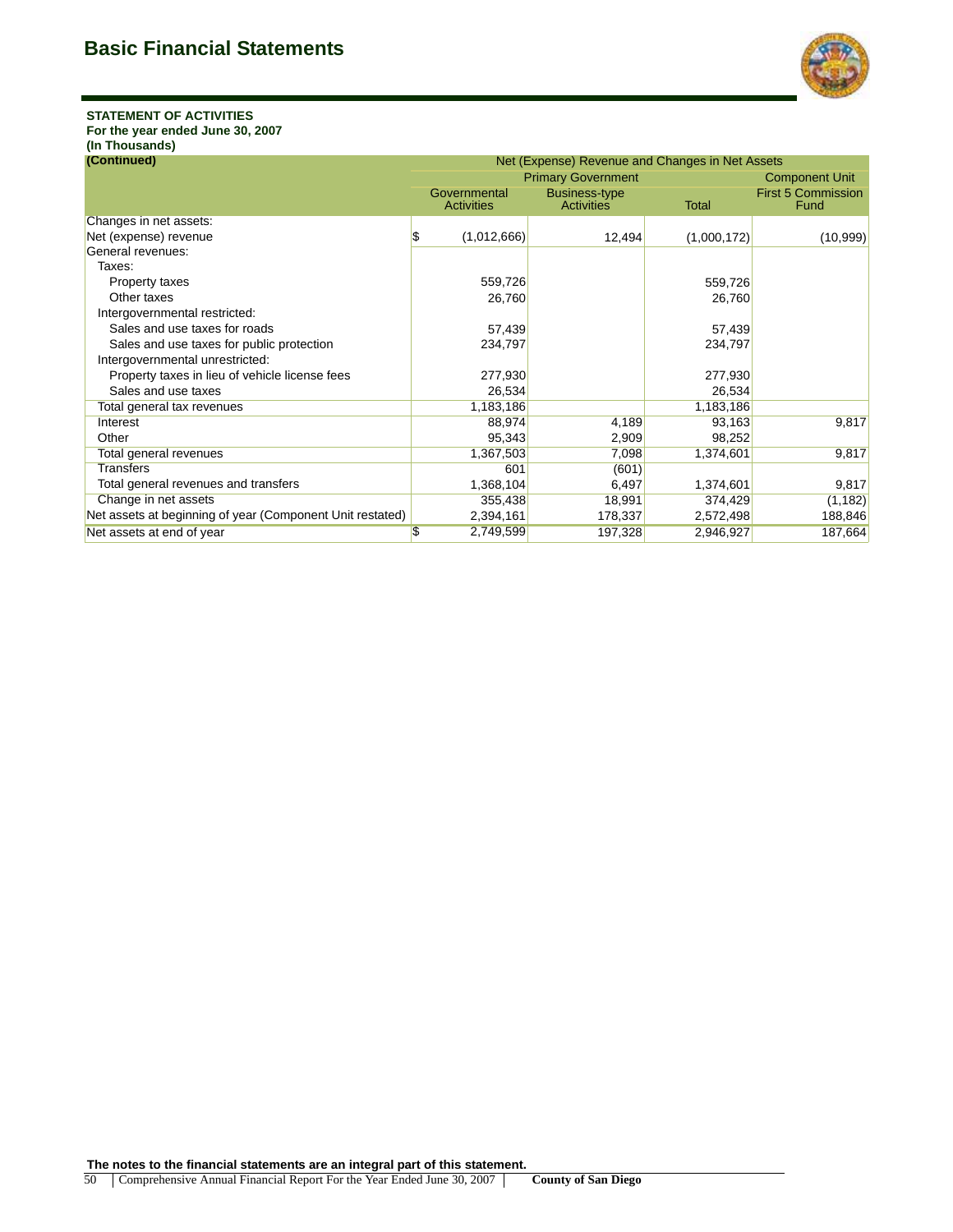

#### **BALANCE SHEET GOVERNMENTAL FUNDS June 30, 2007 (In Thousands)**

| <b>Tobacco</b><br>Securization Special Other Governmental Total Governmental |                                      |                     |              |           |  |  |
|------------------------------------------------------------------------------|--------------------------------------|---------------------|--------------|-----------|--|--|
|                                                                              | <b>General Fund</b>                  | <b>Revenue Fund</b> | <b>Funds</b> | Funds     |  |  |
| <b>ASSETS</b>                                                                |                                      |                     |              |           |  |  |
| Pooled cash and investments                                                  | \$<br>936,658                        | 17,499              | 334,298      | 1,288,455 |  |  |
| Cash with fiscal agents                                                      | 33                                   |                     | 6,021        | 6,054     |  |  |
| Investments with fiscal agents                                               | $\overline{2}$                       |                     | 53,594       | 53,596    |  |  |
| Receivables, net                                                             | 265,425                              | 5,799               | 131,372      | 402,596   |  |  |
| Property taxes receivables, net                                              | 157,936                              |                     | 817          | 158,753   |  |  |
| Due from other funds                                                         | 97,033                               |                     | 10,111       | 107,144   |  |  |
| Advances to other funds                                                      | 884                                  |                     | 64           | 948       |  |  |
| Inventories                                                                  | 7,048                                |                     | 1,874        | 8.922     |  |  |
| Deposits with others                                                         |                                      |                     | 97           | 97        |  |  |
| Prepaid items                                                                | 5,509                                |                     | 680          | 6,189     |  |  |
| Restricted assets:                                                           |                                      |                     |              |           |  |  |
| Cash with fiscal agents                                                      | 185                                  |                     | 188          | 373       |  |  |
| Investments with fiscal agents                                               | 221,026                              | 408,857             | 157,218      | 787,101   |  |  |
| Total assets                                                                 | 1,691,739                            | 432,155             | 696,334      | 2,820,228 |  |  |
|                                                                              |                                      |                     |              |           |  |  |
| LIABILITIES AND FUND BALANCES                                                |                                      |                     |              |           |  |  |
| Liabilities:                                                                 |                                      |                     |              |           |  |  |
| Accounts payable                                                             | 88,038                               |                     | 29,911       | 117,949   |  |  |
| Accrued payroll                                                              | 23,885                               |                     | 1,353        | 25,238    |  |  |
| Amount due for tax and revenue anticipation notes                            | 220,000                              |                     |              | 220,000   |  |  |
| Due to other funds                                                           | 27,889                               | 1,292               | 94,063       | 123,244   |  |  |
| Advances from other funds                                                    |                                      |                     | 4,390        | 4,390     |  |  |
| Deferred revenues                                                            | 107,702                              |                     | 19,357       | 127,059   |  |  |
| Unearned revenue                                                             | 69,143                               |                     | 5,180        | 74,323    |  |  |
| <b>Total liabilities</b>                                                     | 536,657                              | 1,292               | 154,254      | 692,203   |  |  |
| Fund balances                                                                |                                      |                     |              |           |  |  |
| Reserved fund balance:                                                       |                                      |                     |              |           |  |  |
| Reserved for encumbrances                                                    | 212,090                              |                     | 41.281       | 253,371   |  |  |
| Reserved for loans, advances and prepaids                                    | 12,523                               |                     | 42,036       | 54,559    |  |  |
| Reserved for landfill closure costs                                          | 1,446                                |                     |              | 1,446     |  |  |
| Reserved for inventories                                                     | 7,048                                |                     | 1,874        | 8,922     |  |  |
| Reserved for debt service                                                    |                                      |                     | 112,544      | 112,544   |  |  |
| Reserved for other purposes                                                  | 177,137                              |                     | 76,289       | 253,426   |  |  |
| Unreserved:                                                                  |                                      |                     |              |           |  |  |
| Designated for subsequent years' expenditures                                | 182,499                              |                     |              | 182,499   |  |  |
| Designated for landfill postclosure and landfill<br>closure costs            | 910                                  |                     |              | 910       |  |  |
| Undesignated                                                                 | 561,429                              | 430,863             |              | 992,292   |  |  |
| Unreserved, reported in nonmajor:                                            |                                      |                     |              |           |  |  |
| Special Revenue Funds                                                        |                                      |                     |              |           |  |  |
| Designated for subsequent years' expenditures                                |                                      |                     | 626          | 626       |  |  |
| Designated for landfill postclosure and landfill                             |                                      |                     | 69.694       | 69.694    |  |  |
| closure costs                                                                |                                      |                     |              |           |  |  |
| Undesignated                                                                 |                                      |                     | 123,813      | 123,813   |  |  |
| Capital Projects Funds                                                       |                                      |                     |              |           |  |  |
| Undesignated                                                                 |                                      |                     | 73,923       | 73,923    |  |  |
| <b>Total fund balances</b>                                                   | 1,155,082                            | 430,863             | 542,080      | 2,128,025 |  |  |
| Total liabilities and fund balances                                          | $\overline{\mathbb{S}}$<br>1,691,739 | 432,155             | 696,334      | 2,820,228 |  |  |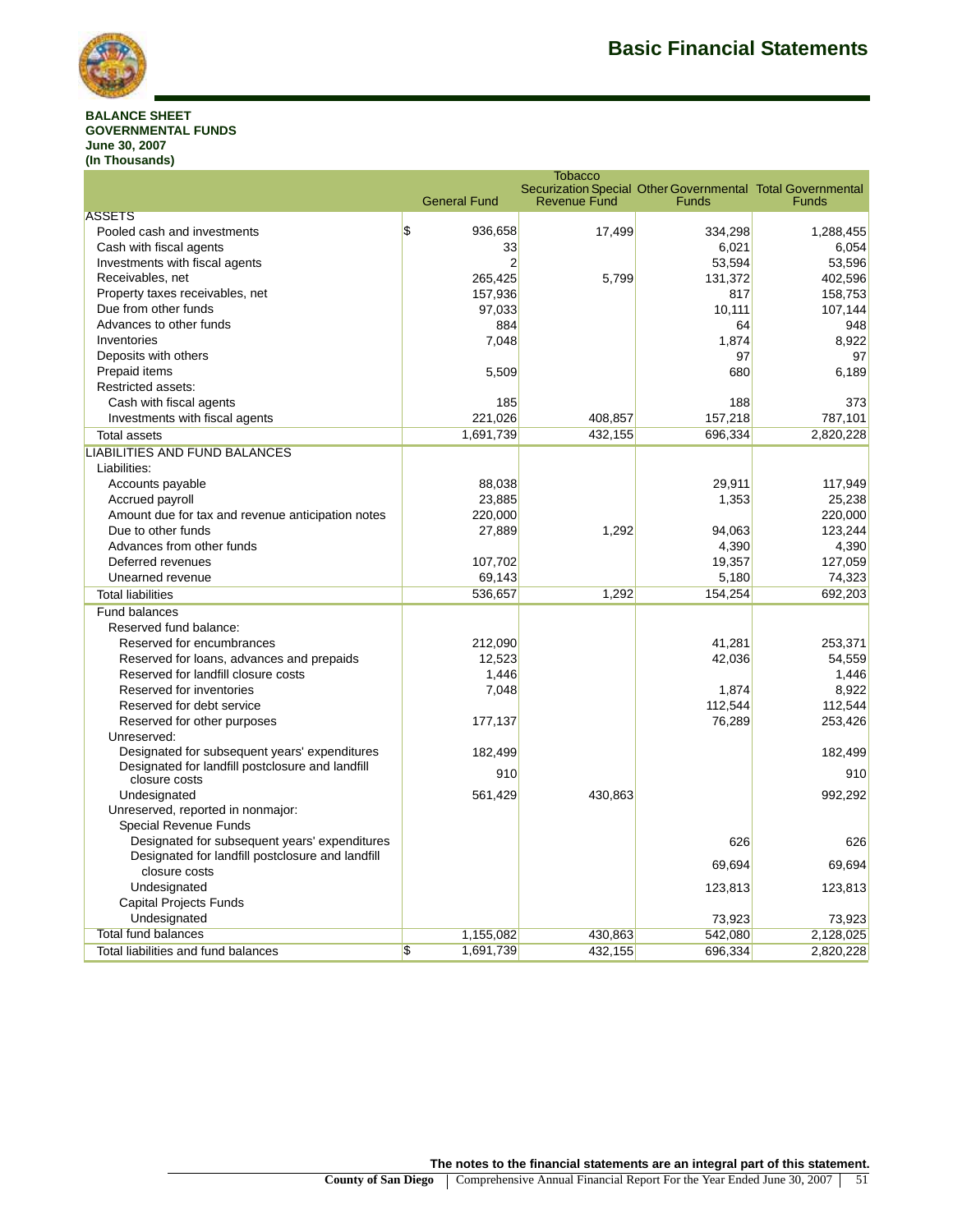

| RECONCILIATION OF THE GOVERNMENTAL FUNDS BALANCE SHEET TO THE GOVERNMENT-WIDE<br>STATEMENT OF NET ASSETS<br>June 30, 2007<br>(In Thousands)                                                                                                                                                                                                                       |     |               |
|-------------------------------------------------------------------------------------------------------------------------------------------------------------------------------------------------------------------------------------------------------------------------------------------------------------------------------------------------------------------|-----|---------------|
| Total fund balances - governmental funds                                                                                                                                                                                                                                                                                                                          | \$. | 2,128,025     |
| Capital assets used in governmental activities (excluding internal service funds) are not current financial resources and,<br>therefore, are not reported in the balance sheet. This amount represents capital assets net of accumulated depreciation.                                                                                                            |     | 2,666,775     |
| Accrued interest on long-term debt                                                                                                                                                                                                                                                                                                                                |     | (30, 929)     |
| Other long-term assets are not available to pay for current period expenditures and, therefore, are deferred in the funds and<br>recognized as revenue in the statement of activities.                                                                                                                                                                            |     | 127,059       |
| Long-term liabilities, including bonds, notes, and loans payable, are not due and payable in the current period and, therefore,<br>are not reported in the balance sheet                                                                                                                                                                                          |     | (2, 246, 288) |
| Internal Service Funds are used by management to charge the costs of information technology, vehicle operations and<br>maintenance, employee benefits, public liability, and communications services to individual funds. The assets and liabilities of<br>the internal service funds are included in the governmental activities in the statement of net assets. |     | 104,957       |
| Net assets of governmental activities                                                                                                                                                                                                                                                                                                                             | \$  | 2,749,599     |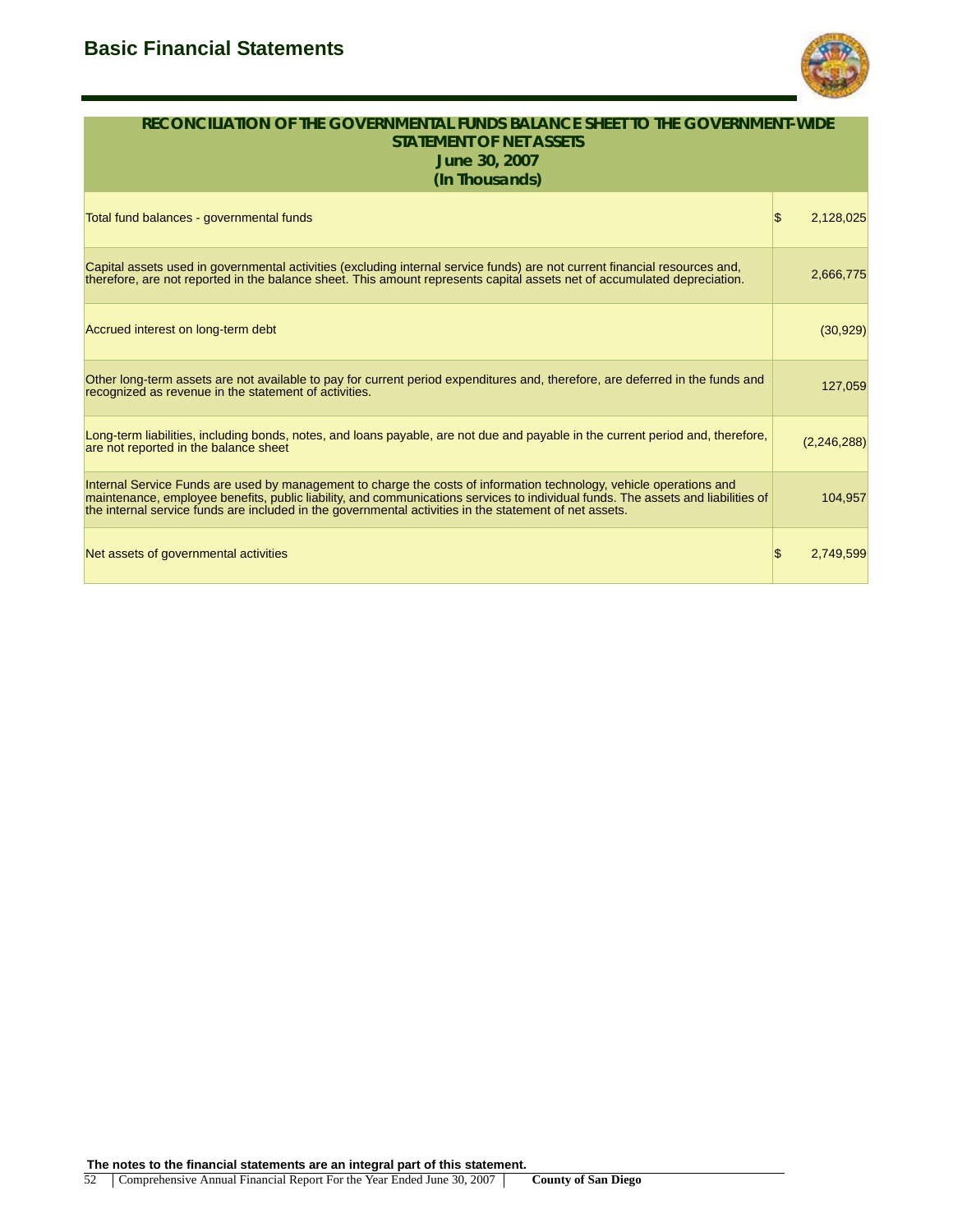

## **STATEMENT OF REVENUES, EXPENDITURES, AND CHANGES IN FUND BALANCES-GOVERNMENTAL FUNDS For the Year Ended June 30, 2007**

|                                        |                     | <b>Tobacco</b>      |                                                                            |            |
|----------------------------------------|---------------------|---------------------|----------------------------------------------------------------------------|------------|
|                                        | <b>General Fund</b> | <b>Revenue Fund</b> | Securization Special Other Governmental Total Governmental<br><b>Funds</b> | Funds      |
| Revenues:                              |                     |                     |                                                                            |            |
| Taxes                                  | \$<br>842,396       |                     | 304,541                                                                    | 1,146,937  |
| Licenses, permits and franchise fees   | 33,752              |                     | 10,055                                                                     | 43,807     |
| Fines, forfeitures and penalties       | 55,248              |                     | 3,107                                                                      | 58,355     |
| Revenue from use of money and property | 51,894              | 15,125              | 26,227                                                                     | 93,246     |
| Aid from other governmental agencies:  |                     |                     |                                                                            |            |
| <b>State</b>                           | 851,309             |                     | 76,541                                                                     | 927,850    |
| Federal                                | 704,440             |                     | 116,411                                                                    | 820,851    |
| Other                                  | 92,769              |                     | 7,554                                                                      | 100,323    |
| Charges for current services           | 269,282             |                     | 55,767                                                                     | 325,049    |
| Other revenue                          | 33,227              |                     | 43,453                                                                     | 76,680     |
| <b>Total revenues</b>                  | 2,934,317           | 15, 125             | 643,656                                                                    | 3,593,098  |
| Expenditures:                          |                     |                     |                                                                            |            |
| Current:                               |                     |                     |                                                                            |            |
| General government                     | 224,261             |                     | 9,210                                                                      | 233,471    |
| Public protection                      | 1,059,826           |                     | 6,158                                                                      | 1,065,984  |
| Public ways and facilities             | 1,369               |                     | 72,950                                                                     | 74,319     |
| Health and sanitation                  | 539,954             |                     | 37,435                                                                     | 577,389    |
| Public assistance                      | 928,234             |                     | 115,059                                                                    | 1,043,293  |
| Education                              | 1,157               |                     | 31,804                                                                     | 32,961     |
| Recreation and cultural                | 24,509              |                     | 2,265                                                                      | 26,774     |
| Capital outlay                         | 17,190              |                     | 120,827                                                                    | 138,017    |
| Debt service:                          |                     |                     |                                                                            |            |
| Principal                              |                     |                     | 73,816                                                                     | 73,816     |
| Interest and fiscal charges            | 10,843              |                     | 105,252                                                                    | 116,095    |
| Bond issuance costs                    |                     |                     | 885                                                                        | 885        |
| <b>Total expenditures</b>              | 2,807,343           |                     | 575,661                                                                    | 3,383,004  |
| Excess (deficiency) of revenues over   |                     |                     |                                                                            |            |
| (under) expenditures                   | 126,974             | 15,125              | 67,995                                                                     | 210,094    |
| Other financing sources (uses)         |                     |                     |                                                                            |            |
| Sale of capital assets                 | 130                 |                     | 1,471                                                                      | 1,601      |
| Issuance of bonds and loans:           |                     |                     |                                                                            |            |
| Face value of bonds issued             |                     |                     | 42,390                                                                     | 42,390     |
| Face value of loans issued             |                     |                     | 462                                                                        | 462        |
| Premium on issuance of bonds           |                     |                     | 606                                                                        | 606        |
| Transfers in                           | 283,535             |                     | 228,851                                                                    | 512,386    |
| <b>Transfers out</b>                   | (152, 854)          | (24, 200)           | (337, 626)                                                                 | (514, 680) |
| Total other financing sources (uses)   | 130,811             | (24,200)            | (63, 846)                                                                  | 42,765     |
| Net change in fund balances            | 257,785             | (9,075)             | 4,149                                                                      | 252,859    |
| Fund balances at beginning of year     | 898,885             | 439,938             | 537,822                                                                    | 1,876,645  |
| Increase (decrease) in                 |                     |                     |                                                                            |            |
| Reserve for inventories                | (1,588)             |                     | 109                                                                        | (1, 479)   |
| Fund balances at end of year           | \$<br>1,155,082     | 430,863             | 542,080                                                                    | 2,128,025  |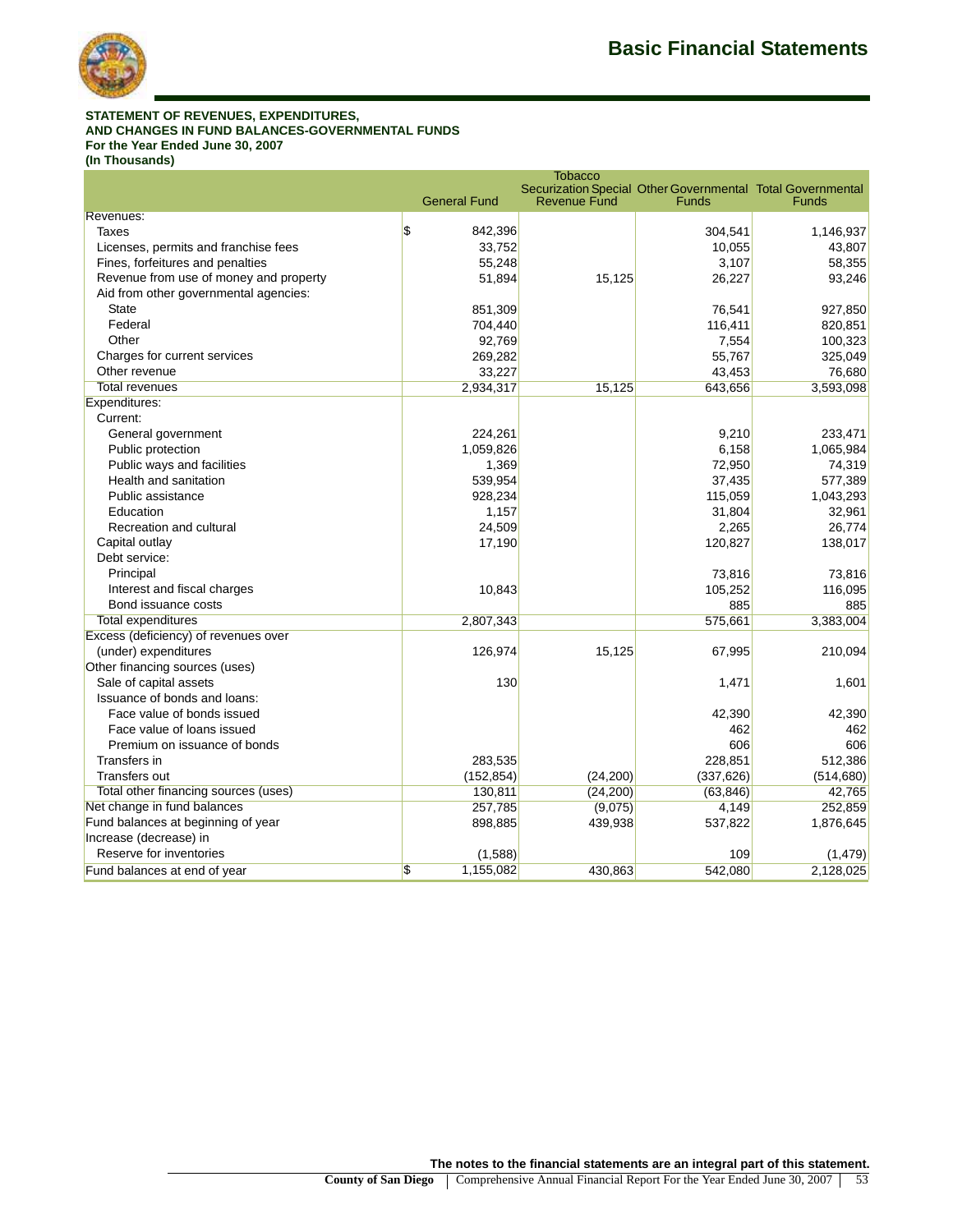

| RECONCILIATION OF THE STATEMENT OF REVENUES, EXPENDITURES, AND CHANGES IN FUND BALANCES<br>OF GOVERNMENTAL FUNDS<br>TO THE STATEMENT OF ACTIVITIES<br>For the Year Ended June 30, 2007<br>(In Thousands)                                                                                                                                                                                                                                                                                                                                 |                           |
|------------------------------------------------------------------------------------------------------------------------------------------------------------------------------------------------------------------------------------------------------------------------------------------------------------------------------------------------------------------------------------------------------------------------------------------------------------------------------------------------------------------------------------------|---------------------------|
| Net change in fund balances - total governmental funds                                                                                                                                                                                                                                                                                                                                                                                                                                                                                   | $\mathfrak{s}$<br>252,859 |
| Governmental funds accrue property tax revenue which is deemed collectible within 60 days. However, for the statement of<br>activities the total amount estimated to ultimately be collected is accrued.                                                                                                                                                                                                                                                                                                                                 | 7,436                     |
| Revenues that do not provide current financial resources are not reported as revenues in the funds (deferred revenue) but are<br>recognized as revenue in the statement of activities                                                                                                                                                                                                                                                                                                                                                    | 20,194                    |
| Adjustment to reserve for inventories                                                                                                                                                                                                                                                                                                                                                                                                                                                                                                    | (1, 479)                  |
| Change in accounting estimate for closure and postclosure costs - (public protection function) - San Marcos Landfill                                                                                                                                                                                                                                                                                                                                                                                                                     | 831                       |
| Governmental funds report capital outlays as expenditures. However, in the statement of activities the cost of those assets is<br>allocated over their estimated useful lives and reported as depreciation expense.                                                                                                                                                                                                                                                                                                                      | 50,152                    |
| The net effect of various miscellaneous transactions involving capital assets (i.e., sales, trade-ins, and donations) is to<br>increase net assets.                                                                                                                                                                                                                                                                                                                                                                                      | 6,131                     |
| The issuance of long-term debt (e.g. bonds, notes, and loans) provides current financial resources to governmental funds,<br>while the repayment of the principal of long-term debt consumes the current financial resources of governmental funds.<br>Neither transaction, however, has any effect on net assets. Also, governmental funds report the effect of issuance costs,<br>premiums, discounts and similar items when debt is first issued, whereas these amounts are deferred and amortized in the<br>statement of activities. | 33,512                    |
| Some expenses reported in the statement of activities do not require the use of current financial resources and therefore are<br>not reported as expenditures in governmental funds.                                                                                                                                                                                                                                                                                                                                                     | (36, 643)                 |
| Internal service funds are used by management to charge the costs of centralized services to individual funds. The net<br>revenue (or expense) of internal service funds is reported within governmental activities.                                                                                                                                                                                                                                                                                                                     | 22,445                    |
| Change in net assets - governmental activities                                                                                                                                                                                                                                                                                                                                                                                                                                                                                           | \$<br>355,438             |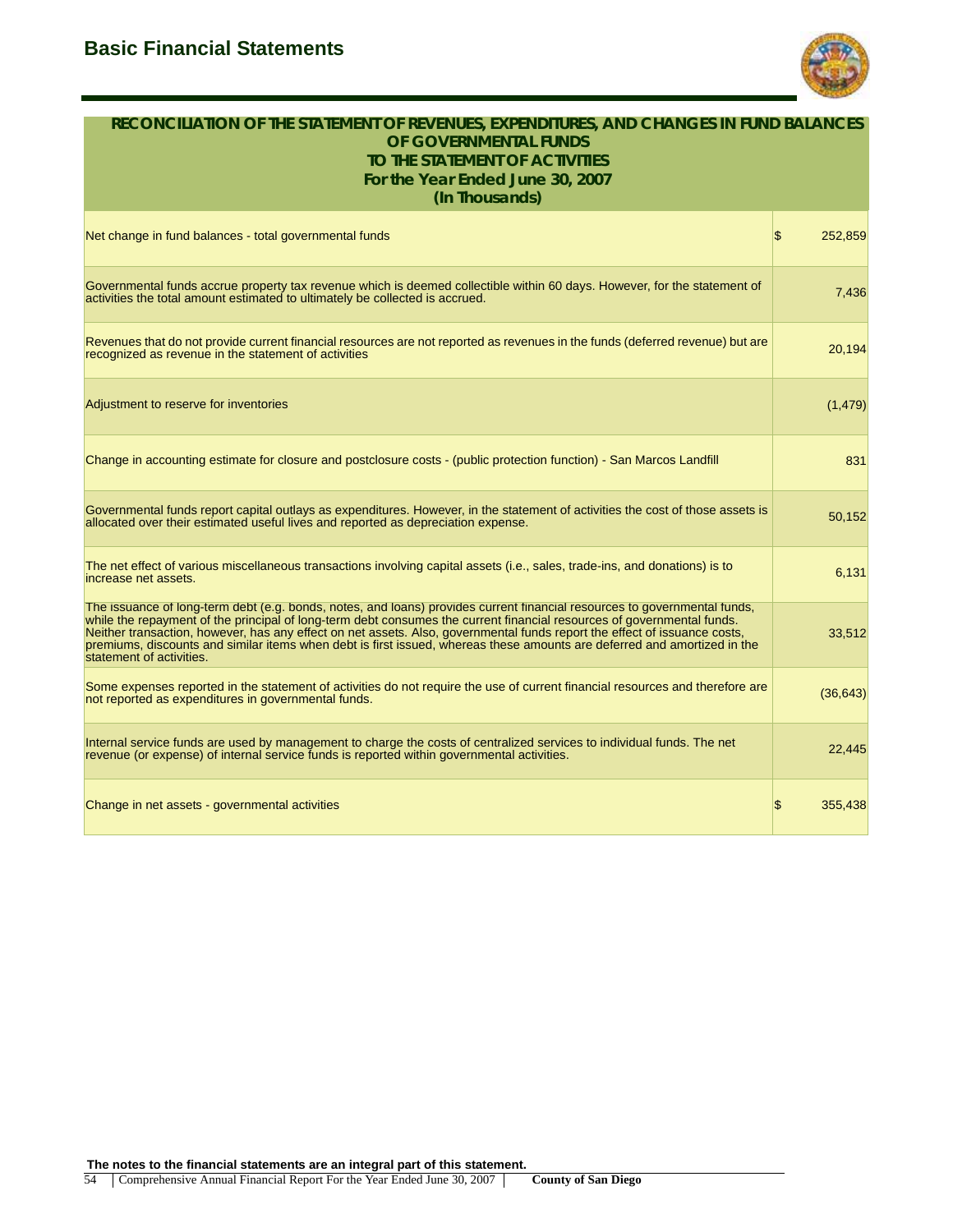

#### **STATEMENT OF NET ASSETS PROPRIETARY FUNDS June 30, 2007 (In thousands)**

|                                                 | <b>Business-Type</b><br><b>Activities</b> | Governmental<br><b>Activities</b>       |
|-------------------------------------------------|-------------------------------------------|-----------------------------------------|
|                                                 | <b>Enterprise Funds</b>                   | <b>Internal Service</b><br><b>Funds</b> |
| <b>ASSETS</b>                                   |                                           |                                         |
| Current assets:                                 |                                           |                                         |
| Pooled cash and investments                     | \$<br>81,028                              | 153,789                                 |
| Receivables, net                                | 3,218                                     | 3,651                                   |
| Due from other funds                            | 1,646                                     | 22,944                                  |
| Advances to other funds                         |                                           | 97                                      |
| Inventories                                     |                                           | 999                                     |
| Total current assets                            | 85,892                                    | 181,480                                 |
| Noncurrent assets:                              |                                           |                                         |
| Advances to other funds                         | 3,363                                     | 177                                     |
| Capital assets:                                 |                                           |                                         |
| Land                                            | 11,243                                    |                                         |
| Construction and contracts in progress          | 42,583                                    |                                         |
| Buildings and improvements                      | 47,503                                    |                                         |
| Equipment                                       | 1,341                                     | 170,269                                 |
| Road network                                    | 235                                       |                                         |
| Sewer network                                   | 65,626                                    |                                         |
| Accumulated depreciation                        | (53, 431)                                 | (81, 538)                               |
| <b>Total noncurrent assets</b>                  | 118,463                                   | 88,908                                  |
| Total assets                                    | 204,355                                   | 270,388                                 |
| <b>LIABILITIES</b>                              |                                           |                                         |
| <b>Current liabilities:</b>                     |                                           |                                         |
| Accounts payable                                | 1,825                                     | 39,785                                  |
| Accrued payroll                                 | 109                                       | 577                                     |
| Due to other funds                              | 2,637                                     | 5,853                                   |
| Unearned revenue                                | 131                                       | 728                                     |
| Bonds and loans payable                         | 206                                       | 482                                     |
| Compensated absences                            | 137                                       | 886                                     |
| Claims and judgments                            |                                           | 37,245                                  |
| <b>Total current liabilities</b>                | 5,045                                     | 85,556                                  |
| Noncurrent liabilities:                         |                                           |                                         |
| Advances from other funds                       | 195                                       |                                         |
| Bonds and loans payable                         | 2,345                                     | 3,847                                   |
| Compensated absences                            | 205                                       | 1,328                                   |
| Claims and judgments                            |                                           | 73,937                                  |
| <b>Total noncurrent liabilities</b>             | 2,745                                     | 79,112                                  |
| <b>Total liabilities</b>                        | 7,790                                     | 164,668                                 |
| <b>NET ASSETS</b>                               |                                           |                                         |
| Invested in capital assets, net of related debt | 112,549                                   | 88,731                                  |
| Unrestricted                                    | 84,016                                    | 16,989                                  |
| Total net assets                                | \$<br>196,565                             | 105,720                                 |

Reconciliation between net assets - enterprise funds and net assets of business-type activities as reported in the government-wide statement of net assets

| Total net assets                                                                                        | 196,565 |  |
|---------------------------------------------------------------------------------------------------------|---------|--|
| Adjustment to reflect the consolidation of internal service fund activities related to enterprise funds | 763     |  |
| Net assets of business type activities                                                                  | 197.328 |  |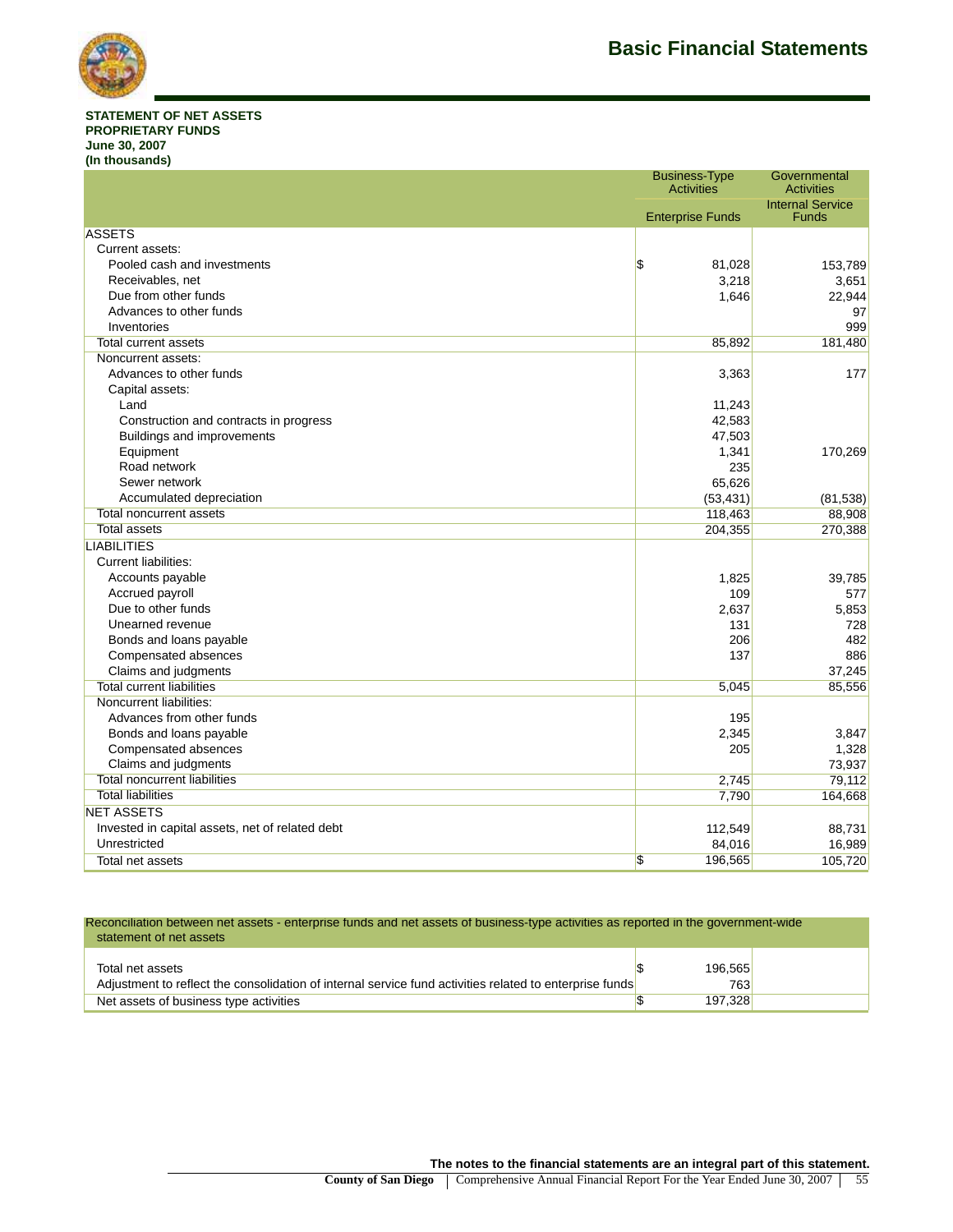

**STATEMENT OF REVENUES, EXPENSES, AND CHANGES IN FUND NET ASSETS PROPRIETARY FUNDS For the Year Ended June 30, 2007 (In Thousands)**

|                                                  | <b>Business-Type</b><br><b>Activities</b> | Governmental<br><b>Activities</b>       |
|--------------------------------------------------|-------------------------------------------|-----------------------------------------|
|                                                  | <b>Enterprise Funds</b>                   | <b>Internal Service</b><br><b>Funds</b> |
| <b>OPERATING REVENUES</b>                        |                                           |                                         |
| Charges for current services                     | \$<br>31,700                              | 273,510                                 |
| Miscellaneous                                    | 84                                        | 5,977                                   |
| <b>Total operating revenues</b>                  | 31,784                                    | 279,487                                 |
| <b>OPERATING EXPENSES</b>                        |                                           |                                         |
| <b>Salaries</b>                                  | 6,116                                     | 30,713                                  |
| Repairs and maintenance                          | 3,174                                     | 39,868                                  |
| Equipment rental                                 | 487                                       | 1,693                                   |
| Sewage processing                                | 10,412                                    |                                         |
| <b>Contracted services</b>                       | 3,401                                     | 115,713                                 |
| Depreciation                                     | 2,472                                     | 23,201                                  |
| Utilities                                        | 130                                       | 18,236                                  |
| Cost of material                                 |                                           | 1,622                                   |
| Claims and judgments                             |                                           | 9,253                                   |
| Fuel                                             |                                           | 9,534                                   |
| Other operating expenses                         | 2,067                                     | 18,737                                  |
| <b>Total operating expenses</b>                  | 28,260                                    | 268,570                                 |
| Operating income (loss)                          | 3,524                                     | 10,917                                  |
| NONOPERATING REVENUES (EXPENSES)                 |                                           |                                         |
| Grants                                           | 8,257                                     | 800                                     |
| Interest and dividends                           | 4,513                                     | 8,518                                   |
| Interest expense                                 | (165)                                     | (281)                                   |
| Gain (loss) on disposal of assets                | 2,825                                     | (248)                                   |
| Total nonoperating revenues (expenses)           | 15,430                                    | 8,789                                   |
| Income (loss) before contributions and transfers | 18,954                                    | 19,706                                  |
| Capital contributions                            | 464                                       | 18                                      |
| Transfers in                                     | 326                                       | 5,385                                   |
| Transfers out                                    | (927)                                     | (2, 490)                                |
| Change in net assets                             | 18,817                                    | 22,619                                  |
| Net assets (deficits) at beginning of year       | 177,748                                   | 83,101                                  |
| Net assets (deficits) at end of year             | $\boldsymbol{\mathsf{s}}$<br>196,565      | 105,720                                 |

Reconciliation between changes in net assets - enterprise funds and changes in net assets of business-type activities as reported in the government-wide statement of activities

| Change in Net Assets                                                                                    | 18.817 |  |
|---------------------------------------------------------------------------------------------------------|--------|--|
| Adjustment to reflect the consolidation of internal service fund activities related to enterprise funds | 174    |  |
| Change in net assets of business-type activities                                                        | 18.991 |  |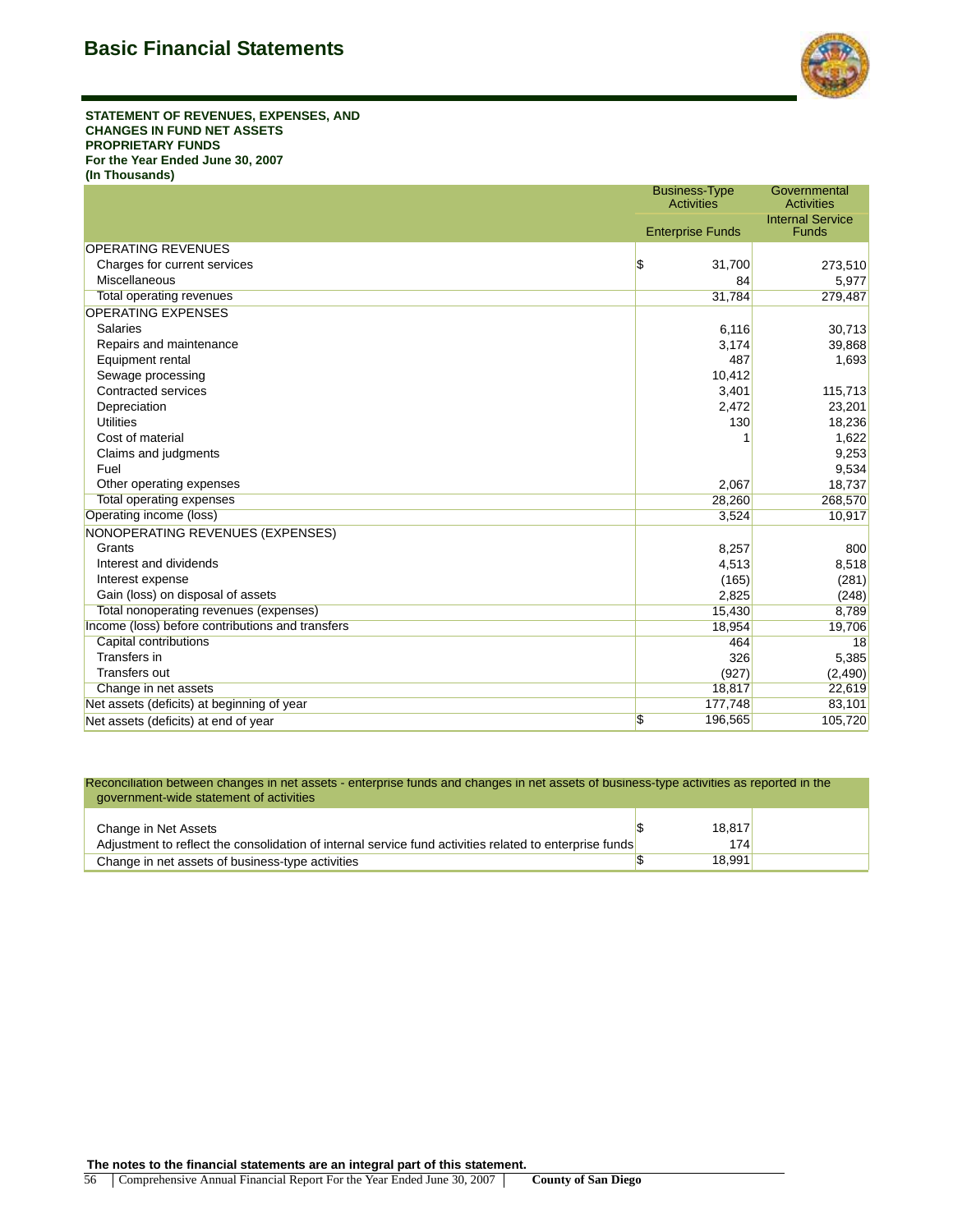

#### **STATEMENT OF CASH FLOWS PROPRIETARY FUNDS For the Year Ended June 30, 2007 (In Thousands)**

|                                                                                                   | <b>Business-type</b><br><b>Activities</b> | Governmental<br><b>Activities</b>       |
|---------------------------------------------------------------------------------------------------|-------------------------------------------|-----------------------------------------|
|                                                                                                   | <b>Enterprise Funds</b>                   | <b>Internal Service</b><br><b>Funds</b> |
| Cash flows from operating activities:                                                             |                                           |                                         |
| Cash received from customers                                                                      | \$<br>26,764                              | 18,329                                  |
| Cash received from other funds                                                                    | 4,255                                     | 262,639                                 |
| Cash payments to suppliers                                                                        | (17, 334)                                 | (189, 976)                              |
| Cash payments to employees                                                                        | (6, 175)                                  | (30, 798)                               |
| Cash payments to other funds                                                                      | (3,370)                                   | (60, 224)                               |
| Cash paid for judgments and claims                                                                |                                           | (20, 403)                               |
| Other miscellaneous revenue                                                                       | 322                                       | 2,045                                   |
| Net cash provided (used) by operating activities                                                  | 4,462                                     | (18, 388)                               |
| Cash flows from noncapital financing activities:                                                  |                                           |                                         |
| Operating grants                                                                                  | 8,264                                     | 800                                     |
| Transfers from other funds                                                                        | 326                                       | 5,445                                   |
| Transfers to other funds                                                                          | (927)                                     | (2,490)                                 |
| Advances to other funds                                                                           |                                           | 114                                     |
| Net cash provided (used) by non-capital financing activities                                      | 7,663                                     | 3,869                                   |
| Cash flows from capital financing activities:                                                     |                                           |                                         |
| Capital contributions                                                                             |                                           | 18                                      |
| Acquisition of capital assets                                                                     | (15,663)                                  | (11, 411)                               |
| Proceeds from sale of assets                                                                      | 2,825                                     | 816                                     |
| Retirement of capital leases, bonds and loans                                                     | (194)                                     | (369)                                   |
| Interest paid on long-term debt                                                                   | (165)                                     | (281)                                   |
| Net cash provided (used) by capital and related financing activities                              | (13, 197)                                 | (11, 227)                               |
| Cash flows from investing activities:                                                             |                                           |                                         |
| Interest                                                                                          | 3,814                                     | 5,142                                   |
| Net increase (decrease) in cash and cash equivalents                                              | 2,742                                     | (20, 604)                               |
| Cash and cash equivalents - beginning of year                                                     | 78.286                                    | 174.393                                 |
| Cash and cash equivalents - end of year                                                           | 81,028                                    | 153,789                                 |
| Reconciliation of operating income (loss) to net cash provided by (used in) operating activities: |                                           |                                         |
| Operating income (loss)                                                                           | 3.524                                     |                                         |
| Adjustments for non-cash activities:                                                              |                                           | 10,917                                  |
| Other miscellaneous revenue                                                                       | 322                                       | 2,045                                   |
| Inc (dec) in compensated absences                                                                 |                                           |                                         |
|                                                                                                   | (47)                                      | (75)<br>28                              |
| Inc (dec) in accrued payroll<br>Inc (dec) in due to other funds                                   | (9)                                       |                                         |
|                                                                                                   | 1,432                                     | (54, 055)                               |
| Inc (dec) in accounts payable                                                                     | (2,460)                                   | 10,508                                  |
| Inc (dec) in claims and judgments                                                                 |                                           | (11, 150)                               |
| Inc (dec) in deferred credits and other liabilities                                               | (82)                                      | 598                                     |
| Dec (inc) in accounts and notes receivable                                                        | (44)                                      | 2.142                                   |
| Dec (inc) in due from other funds                                                                 | (646)                                     | (2,274)                                 |
| Dec (inc) in Inventories                                                                          |                                           | (359)                                   |
| Dec (inc) in other current assets                                                                 |                                           | 86                                      |
| Depreciation                                                                                      | 2,472                                     | 23,201                                  |
| Net cash provided by (used in) operating activities                                               | 4,462                                     | (18, 388)                               |
| Non-cash investing and capital financing activities:                                              |                                           |                                         |
| Capital Acquisitions included in accounts payable                                                 | 1,269                                     | 1,287                                   |
| <b>Contributions of Capital Assets:</b>                                                           |                                           |                                         |
| From governmental                                                                                 | 464                                       |                                         |
| Total non-cash investing & capital financing activities                                           | \$<br>1.733                               | 1,287                                   |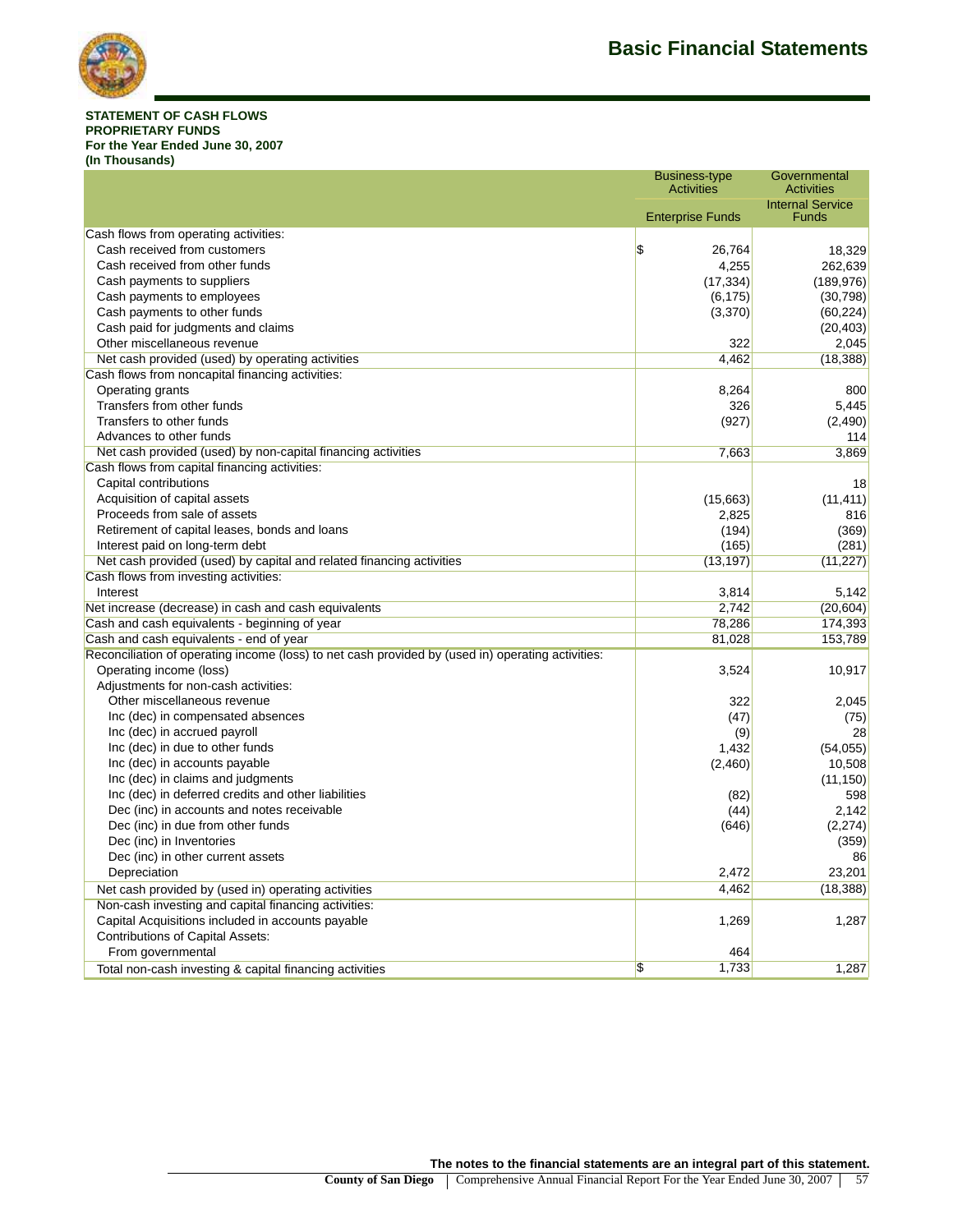

**STATEMENT OF FIDUCIARY NET ASSETS FIDUCIARY FUNDS June 30, 2007 (In Thousands)**

|                                  | Specific Investments -<br><b>Investment Trust</b> | Pool Investments -<br><b>Investment Trust</b> | <b>Agency Funds</b> |
|----------------------------------|---------------------------------------------------|-----------------------------------------------|---------------------|
| <b>ASSETS</b>                    |                                                   |                                               |                     |
| Pooled cash and investments      | \$                                                | 2,584,995                                     | 451,993             |
| Cash with fiscal agents          |                                                   |                                               | 3,685               |
| Investments with fiscal agents   | 343,892                                           |                                               |                     |
| Receivables:                     |                                                   |                                               |                     |
| Accounts receivable              |                                                   | 15,138                                        | 142                 |
| Interest receivable              | 152                                               | 36,831                                        | 47,152              |
| Other receivables                |                                                   |                                               |                     |
| Total assets                     | 344,049                                           | 2,636,964                                     | 502,972             |
| <b>LIABILITIES</b>               |                                                   |                                               |                     |
| Accounts payable                 |                                                   | 15,456                                        | 45,212              |
| Warrants outstanding             |                                                   |                                               | 208,644             |
| Accrued payroll                  |                                                   |                                               | 133                 |
| Due to other governments         |                                                   |                                               | 248,983             |
| <b>Total liabilities</b>         |                                                   | 15,456                                        | 502,972             |
| <b>NET ASSETS</b>                |                                                   |                                               |                     |
| Held in trust for other purposes | 344,049<br>Ъ.                                     | 2,621,508                                     |                     |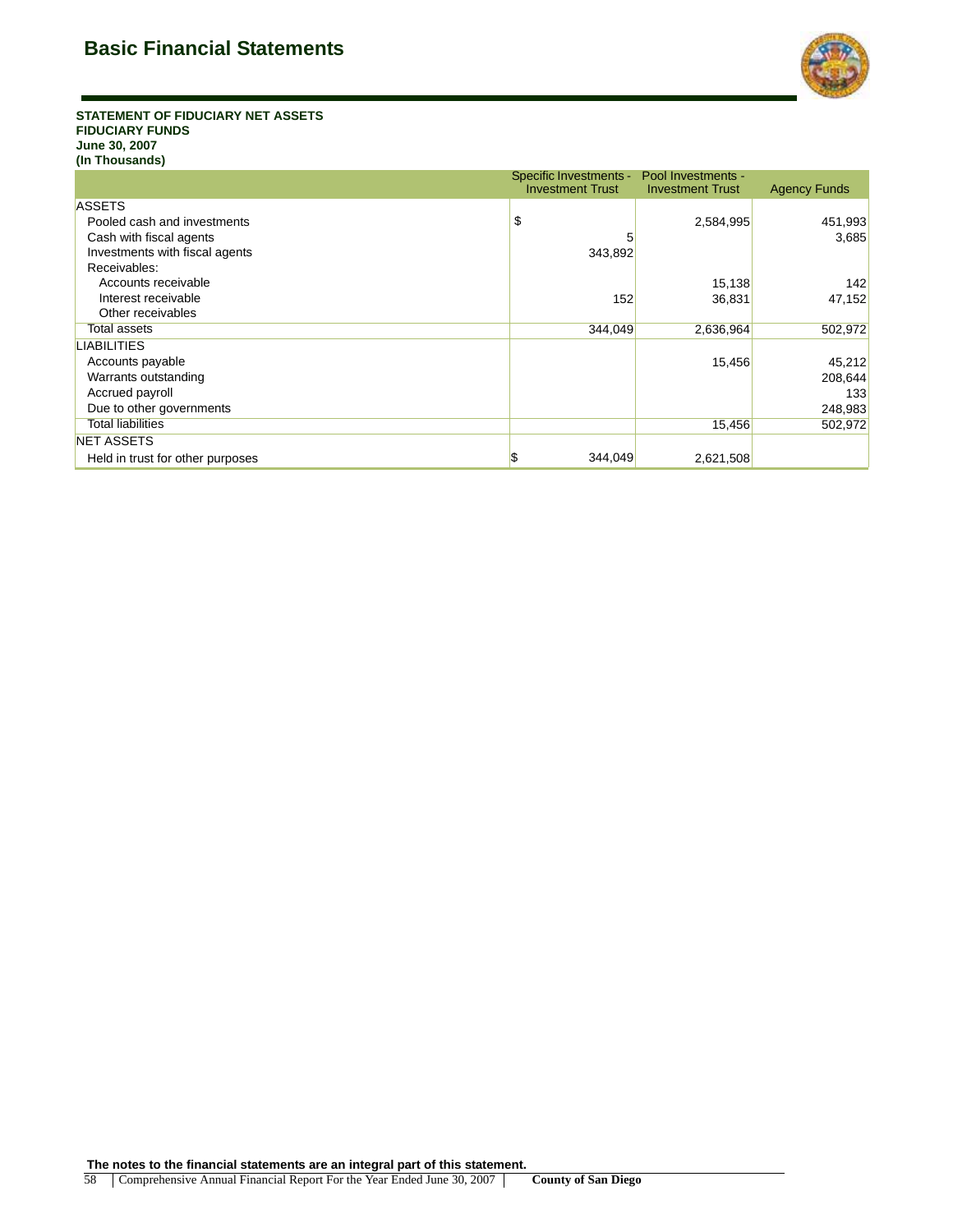

### **STATEMENT OF CHANGES IN FIDUCIARY NET ASSETS FIDUCIARY FUNDS For the Year Ended June 30, 2007 (In Thousands)**

|                                                                                    | Specific Investments -<br><b>Investment Trust</b> | Pool Investments -<br><b>Investment Trust</b> |
|------------------------------------------------------------------------------------|---------------------------------------------------|-----------------------------------------------|
| <b>ADDITIONS</b>                                                                   |                                                   |                                               |
| Contributions:                                                                     |                                                   |                                               |
| Contributions on investments                                                       | \$<br>37,052                                      | 17,052,422                                    |
| Total contributions                                                                | 37,052                                            | 17,052,422                                    |
| Investment earnings:                                                               |                                                   |                                               |
| Net increase (decrease) in fair value of Investments                               | 274                                               | 8,885                                         |
| Interest income                                                                    | 20,962                                            | 125,624                                       |
| Total investment earnings                                                          | 21,236                                            | 134,509                                       |
| <b>Total additions</b>                                                             | 58,288                                            | 17,186,931                                    |
| <b>DEDUCTIONS</b>                                                                  |                                                   |                                               |
| Distribution from investments                                                      | 571,059                                           | 17,007,670                                    |
| Total deductions                                                                   | 571,059                                           | 17,007,670                                    |
| Change in net assets                                                               | (512, 771)                                        | 179,261                                       |
| Net assets at beginning of year (Specific Investments - Investment Trust restated) | 856,820                                           | 2,442,247                                     |
| Net assets at end of year                                                          | \$<br>344,049                                     | 2,621,508                                     |